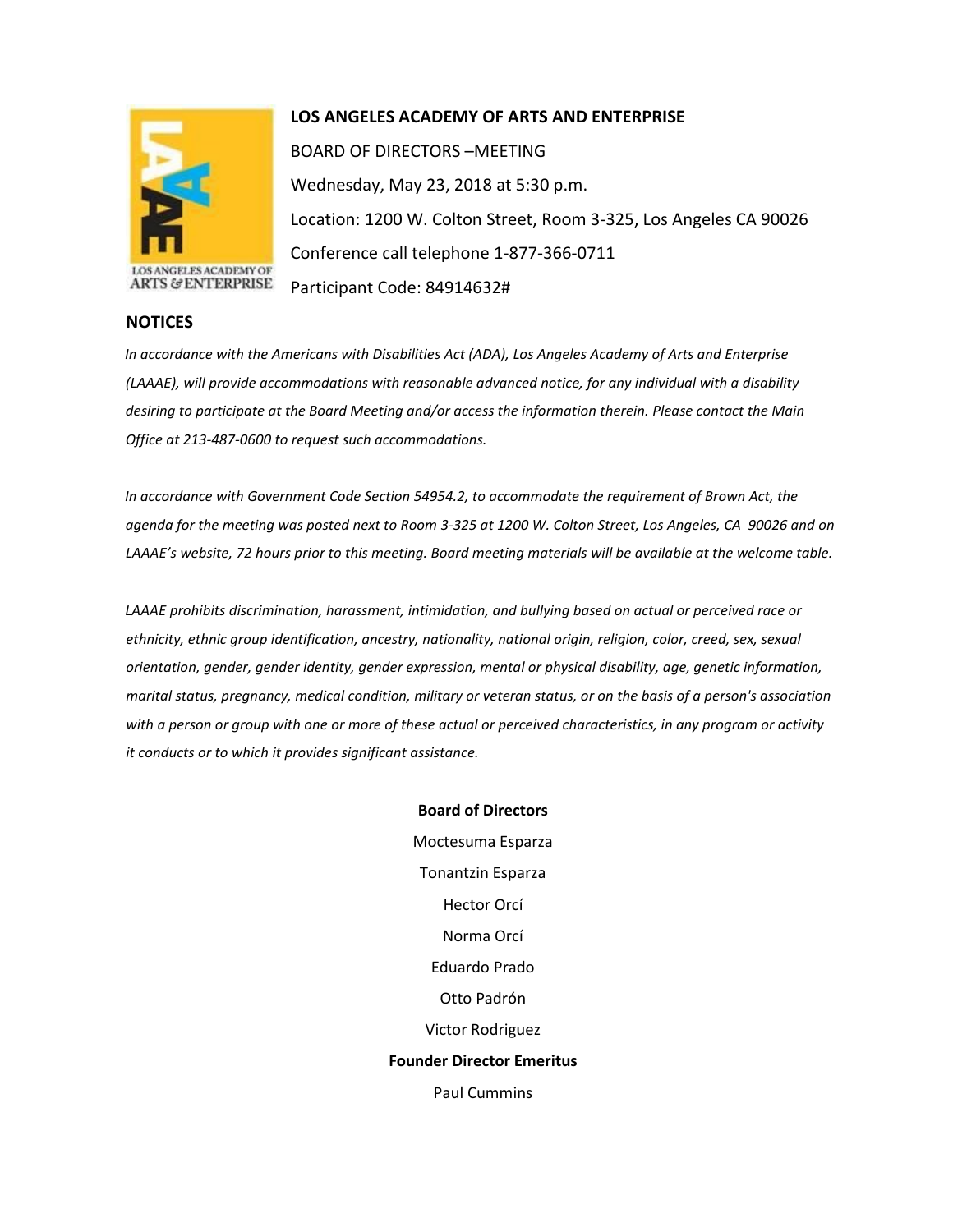## **AGENDA\_\_\_\_\_\_\_\_\_\_\_\_\_\_\_\_\_\_\_\_\_\_\_\_\_\_\_\_\_\_\_\_\_\_\_\_\_\_\_\_\_\_\_\_\_\_\_\_\_\_\_\_\_\_\_\_\_\_\_\_\_\_\_\_\_\_\_\_\_**

- 1. Welcome Call to Order Roll Call Establish Quorum
- 2. Approval of Agenda
- 3. Approval of Previous Meeting Minutes
- 4. Principal Update
	- a. Enrollment Update
		- 1. Recruitment Plan Update
	- b. Academic Update
		- 1. Recognitions
	- c. Dashboard Presentation
	- d. Arts Fieldtrips, Cultural Events
- 5. Stakeholder Update
- 6. Public Comment
- 7. New Business
	- a. Approval of Financial Reports
		- 1. Balance Sheet
		- 2. Income Statement
		- 3. Budget to Actuals
		- 4. Cash Flow
		- 5. Check Register
- 8. Approval of 2<sup>nd</sup> Interim Report
- 9. Adoption of Revised Budget for 2017-18
- 10. Ratification of Teacher Effectiveness Expenditure Report and Use
- 11. Ratification of Uniform Complaint Procedure
- 12. Approval of The Aptus Group Contract (Itinerant Services)